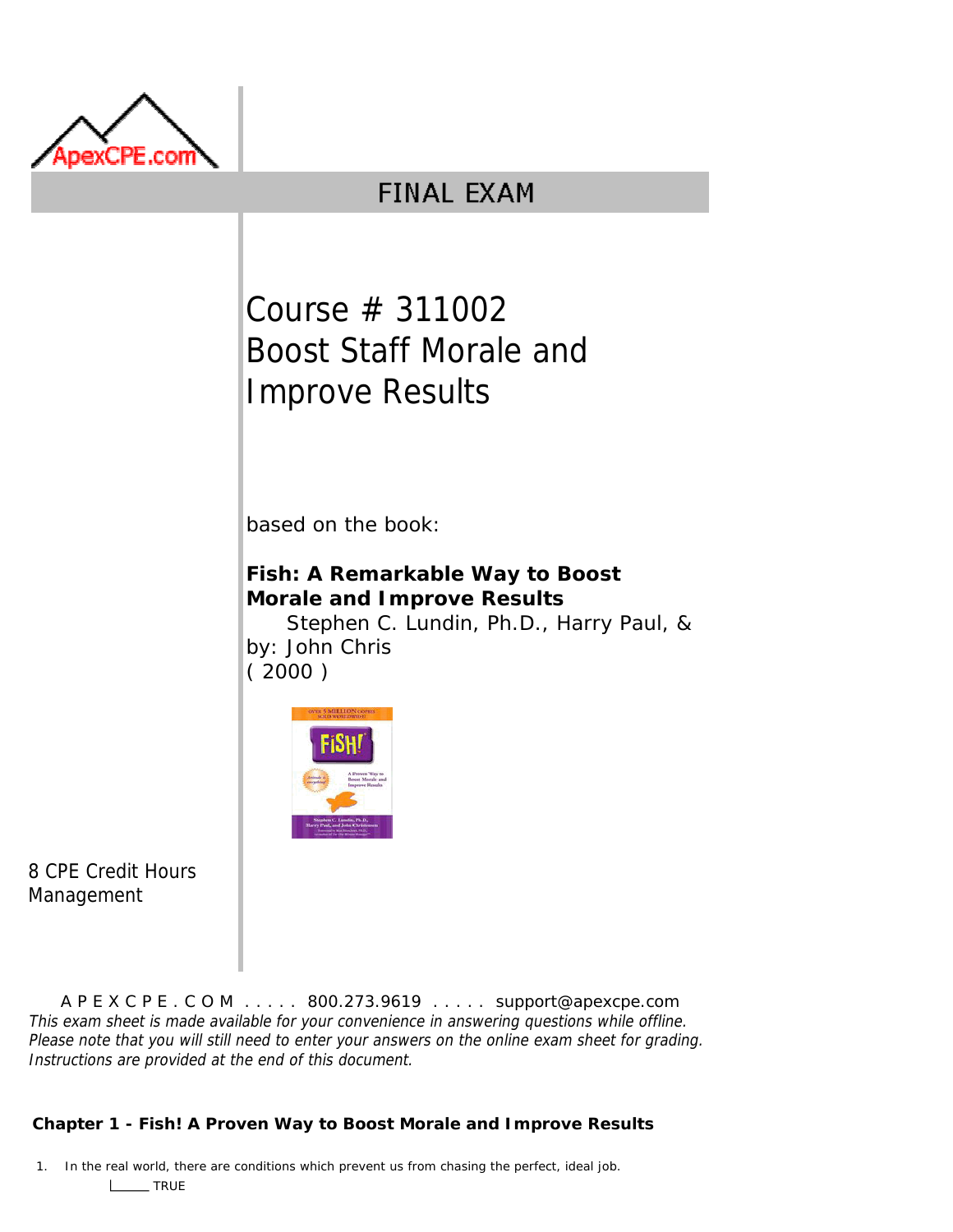L<sub>EALSE</sub>

- 2. How much of their adult waking time do people spend doing work related activities?
	- **Listing** 95 percent.
	- **L\_\_\_\_\_ 75** percent.
	- Letter 20 percent.
	- 10 percent.
- 3. The underlying philosophy of the Pike Place Fish market is
	- Get along with others
	- Do your best
	- Never stop trying
	- L**LChoose** your attitude
- 4. If any job can be boring, then:
	- **LECT** Why bother working
	- Any job can also be performed with energy and enthusiasm
	- Any job can be be performed by anyone
	- **L** All of the above
- 5. The choice to be world famous was made because:
	- **LETTIME:** The market demanded it
	- **LETTIME:** The fish mongers have big egos
	- A day spent "being world famous" is a lot more enjoyable than a day spent being ordinary.
	- **LETT** "World famous" makes more money
- 6. Sometimes, we create a prison out of our workplace by:
	- **LETT** The job we choose.
	- **LETTIA** The nature of the job,
	- **The way we choose to work there.**
	- **None of the above**
- 7. Our authenticity is defined by Sarah Ban Breathnach in her book "Simple Abundance", as:
	- **LETT** Our unique physical features
	- Our brains
	- **LETT** Our own indelible mark on the world.
	- **COUT WILL TO live**  $\mathbf{I}$
- 8. According to Gardner, most men and women out there in the world of work are more stale than they know and:
	- More bored than they would care to admit.
	- **LETTE** More careless than necessary.
	- **LETTE:** More giving towards charity.
	- L<sub>None</sub> of the above.
- 9. According to John Gardner, going to seed means:
	- **LETT** Waiting too long before you prune.
	- Becoming a basket case.
	- **L\_\_\_\_** People stop learning and growing.
	- **Letter** Turning to illegal drugs.
- 10. According to Gardner, we have within us:
	- More resources of energy than have ever been tapped.
	- More talent than has ever been exploited.
	- **LETT** More strength than has ever been tested.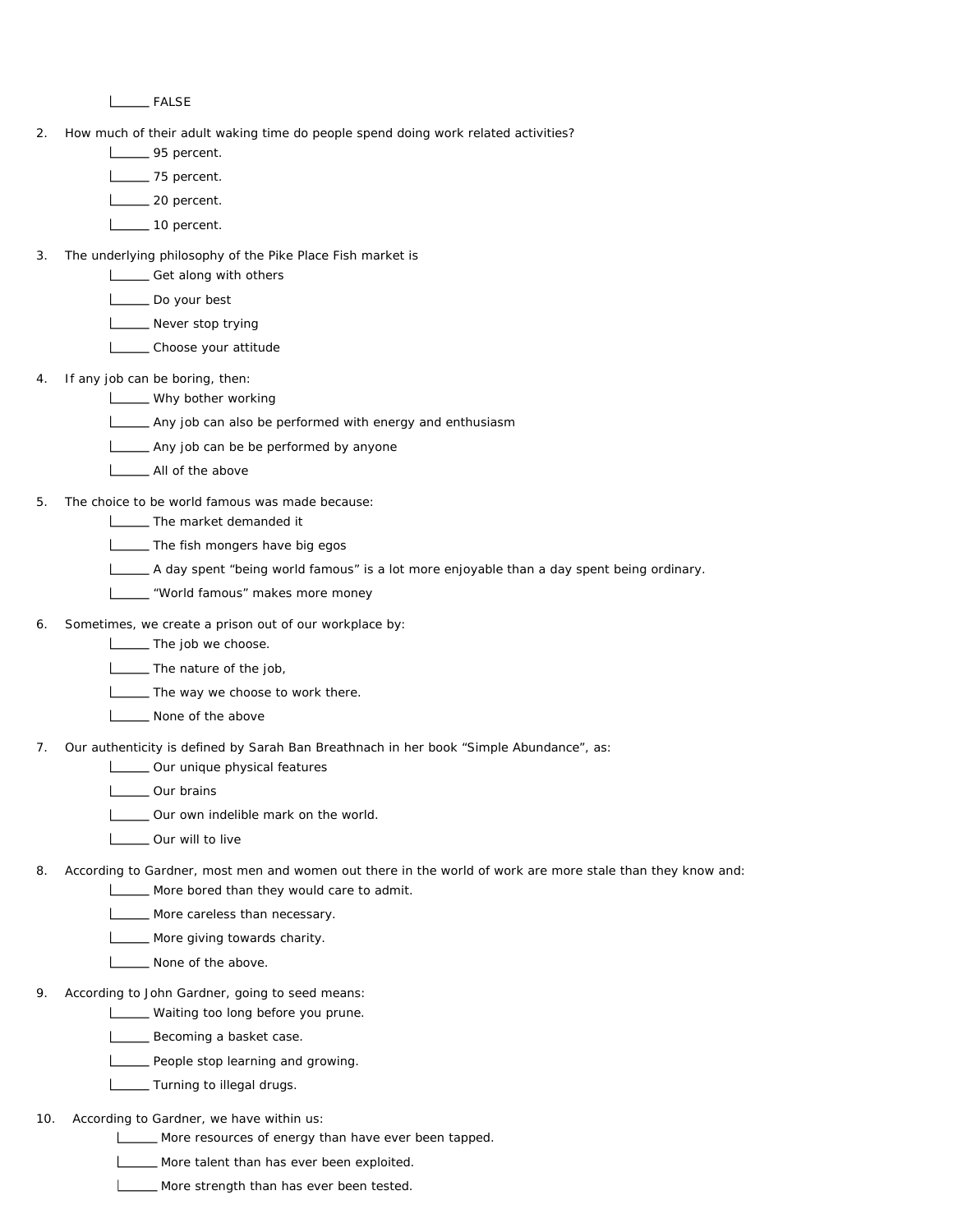All of the above. L

11. There is always a choice about the way you do your work, even if there is not a choice about the work itself.

L<sub>TRUE</sub>

FALSE

12. To take no action:

L\_\_\_\_\_\_ Can be okay.

Is to fail for sure.

None of the above.

- **L** All of the above.
- 13. The following is not a Fish philosophy as discussed in the book:

L**L** Choose your attitude.

Make their day.

No pain. No gain.

L<sub>be</sub> Be present.

14. As part of the Make Their Day philosophy:

Customers are encouraged to play also.

Scheduling is strictly enforced.

A smiley face menu was posted.

None of the above.

15. It is impossible to be serious about business and still have fun with the way business is conducted.

I TRUE

L<sub>EALSE</sub>

- 16. Play at work fosters a sense of pride in the work and the way it is done.
	- **TRUE**

L<sub>D</sub>FALSE

17. A benefit of "Play" at work is:

Lossen Getting out of work

L**Low** turnover

- **LETT** Poking fun of others
- **LETTING** Getting less real work done

18. Trying not to stand apart from customers, but rather finding ways to respectfully include them in your fun is using the principle of:

Go with the flow

Make their day

**LETTIA** The more the merrier

**Letter** The big team

19. "Make their day" means:

you like Clint Eastwood movies

do the work for your coworkers

**LECT** find creative ways to engage customers

give customers a discount  $\mathbf{L}$ 

20. A truly "present" worker looks vigilant, eyes roaming for the next opportunity for action.

L<sub>TRUE</sub>

**Lack FALSE** 

21. Generally, people dislike the idea of creating a more satisfying work environment.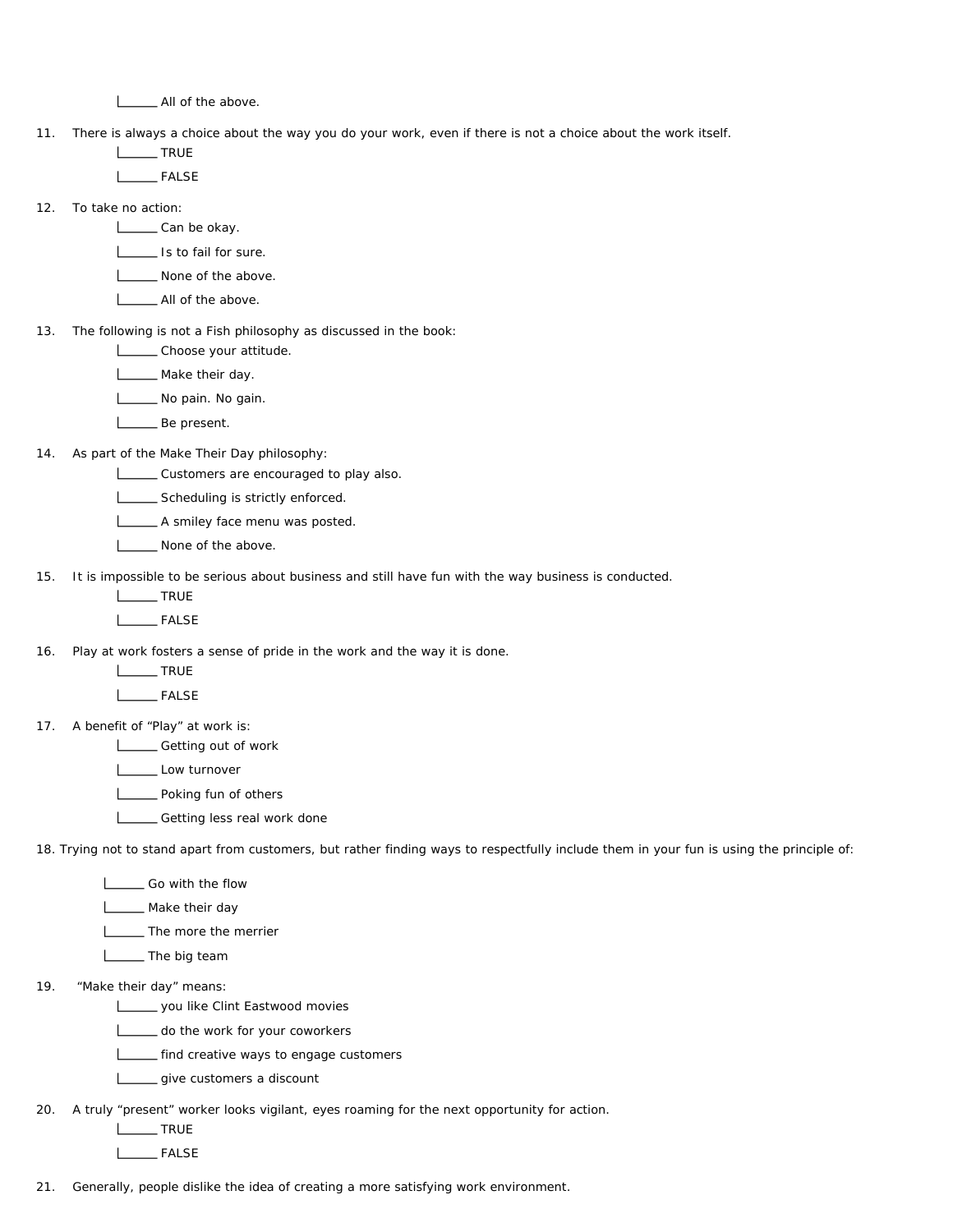**TRUE** 

**Lack FALSE** 

22. "Being present" means you :

**LETT** Are physically at work

**L** Have clocked in

Letter Give great gifts

**LETT** Are fully engaged in your work

23. Play at work fosters a sense of pride in the work and the way it is done.

L<sub>TRUE</sub>

**Lating** FALSE

24. The ingredients of the "Third Floor" success include:

- We can be serious about our work without being serious about ourselves.
- L\_\_\_\_\_\_ Stay focused.
- Find someone who needs a helping hand and make their day.

**LETT** All of the above.

25. The following book(s) was suggested as helpful for choosing your attitude:

**L\_\_\_\_** Raving Fans

**LETTE:** The Seven Habits of Highly Effective People

**LETTIE** The Road Less Traveled

**L** All of the above.

26. Which philosophy underlies all other Fish philosophies?

L**LChoose** your attitude.

L<sub>Go</sub> for it.

**Lackson** Appreciate everything

You Only Live Once (YOLO).

27. According to John Gardner:

**LETTE** Meaning is something you stumble across.

**LETT** Meaning is something you build into your life.

 $\Box$ Neither of the above is true.

**LETT** Both a and b are true.

28. A benefit of play is that work becomes a reward and is not just:

**L\_\_\_\_** Playful

L**L**Entertaining

A way to rewards

None of the above

29. Who has power over the kind of workplace we create

**LETTER** Whoever writes the job description.

L**L** Our customers.

Lour boss.

L<sub>ound</sub> We do.

30. A benefit of "play" is:

**Listing** You sell more.

You enjoy work.

You make great friends.

All of the above.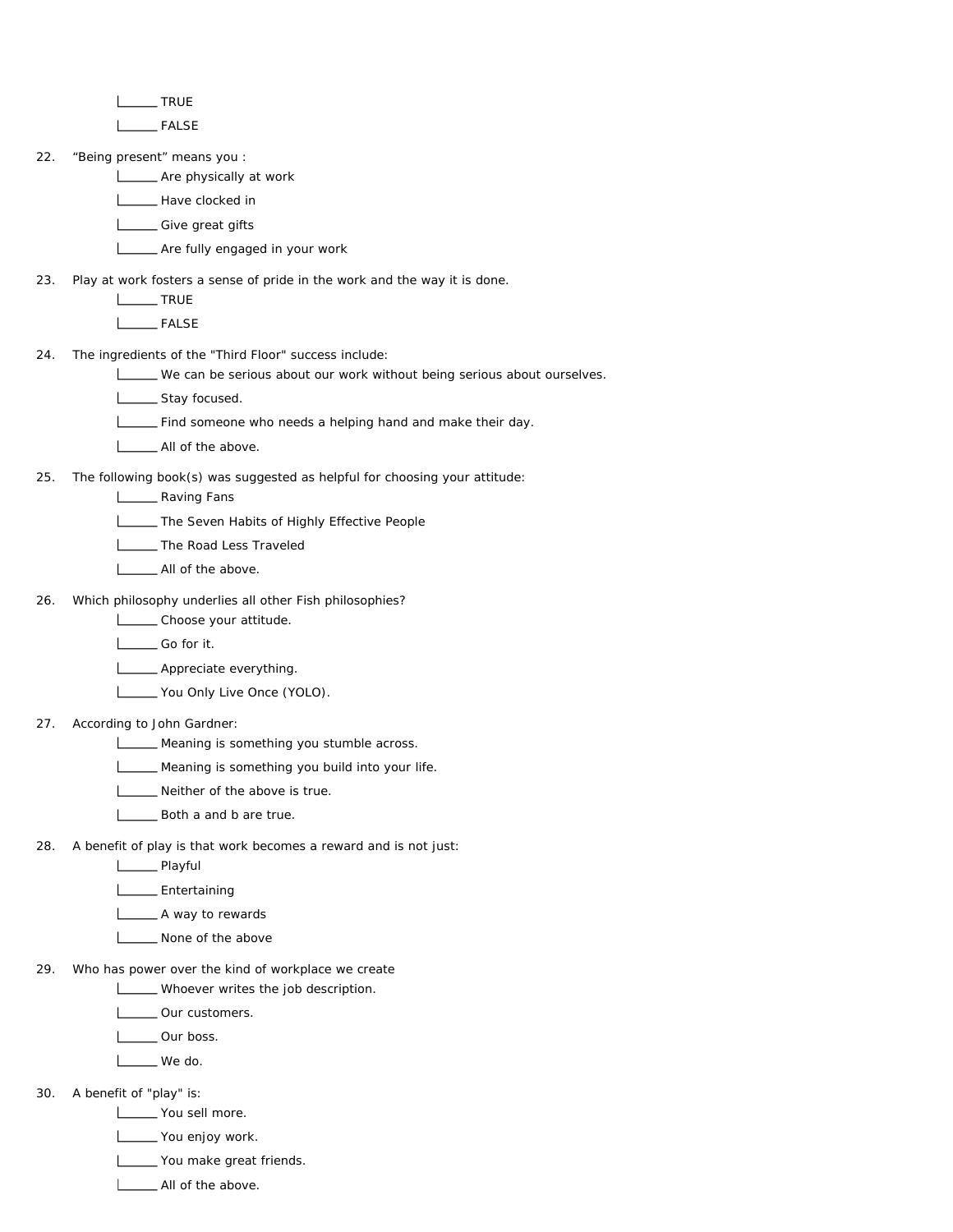| 31. | A benefit of "make their day" is:                                                                               |
|-----|-----------------------------------------------------------------------------------------------------------------|
|     | _____ Creating great memories.                                                                                  |
|     | _____ Creating smiles and good stories.                                                                         |
|     | A constant flow of positive feelings.                                                                           |
|     | All of the above.                                                                                               |
| 32. | Benefits of play includes:                                                                                      |
|     | ______ Time passes quickly.                                                                                     |
|     | - Having a good time is healthy.                                                                                |
|     | ____ Work becomes a reward and not just a way to rewards.                                                       |
|     | All of the above.                                                                                               |
| 33. | An example of implementing play might be:                                                                       |
|     | Add more color and make the environment more interesting.                                                       |
|     | Staggerring hours to better accommodate customers.                                                              |
|     | ____ Appointing a task force to study ways to better serve customers.                                           |
|     | None of the above.                                                                                              |
| 34. | The teams code phrase to signal possible present moment issues was:                                             |
|     | ____ Wake up.                                                                                                   |
|     | To scream until you received a response.                                                                        |
|     | You seem distracted.                                                                                            |
|     | Code red. Code red.                                                                                             |
| 35. | Choosing your attitude and acting like a victim are mutually exclusive.                                         |
|     | TRUE                                                                                                            |
|     | ______ FALSE                                                                                                    |
| 36. | We may not be able to do exactly what we love at the present time, but any of us can choose to love what we do. |
|     | <b>NOCE</b> TRUE                                                                                                |
|     | _____ FALSE                                                                                                     |
| 37. | If you don't know you have choices or don't believe that you have choices, then you don't.                      |
|     | TRUE                                                                                                            |
|     | <b>FALSE</b>                                                                                                    |
| 38. | In the Fish story, it was important for the staff to:                                                           |
|     | _ Punch the time clock accurately.                                                                              |
|     | Discover the Fish philosophies for themselves.                                                                  |
|     | Remember the importance of cleanliness.                                                                         |
|     | _ All of the above.                                                                                             |
| 39. | The following question(s) is important in applying the Fish philosophy:                                         |
|     | Who do we want to be while we do our work?                                                                      |
|     | How could we have more fun and create more energy?                                                              |
|     | Who are our customers and how can we engage them in a way that will make their                                  |
|     | day?<br>All of the above.                                                                                       |
|     |                                                                                                                 |
| 40. | The Fish Philosophies benefit both employees, personally and business.                                          |
|     | Employees                                                                                                       |
|     | Employers                                                                                                       |
|     | Customers                                                                                                       |

**LETT** All of the Above